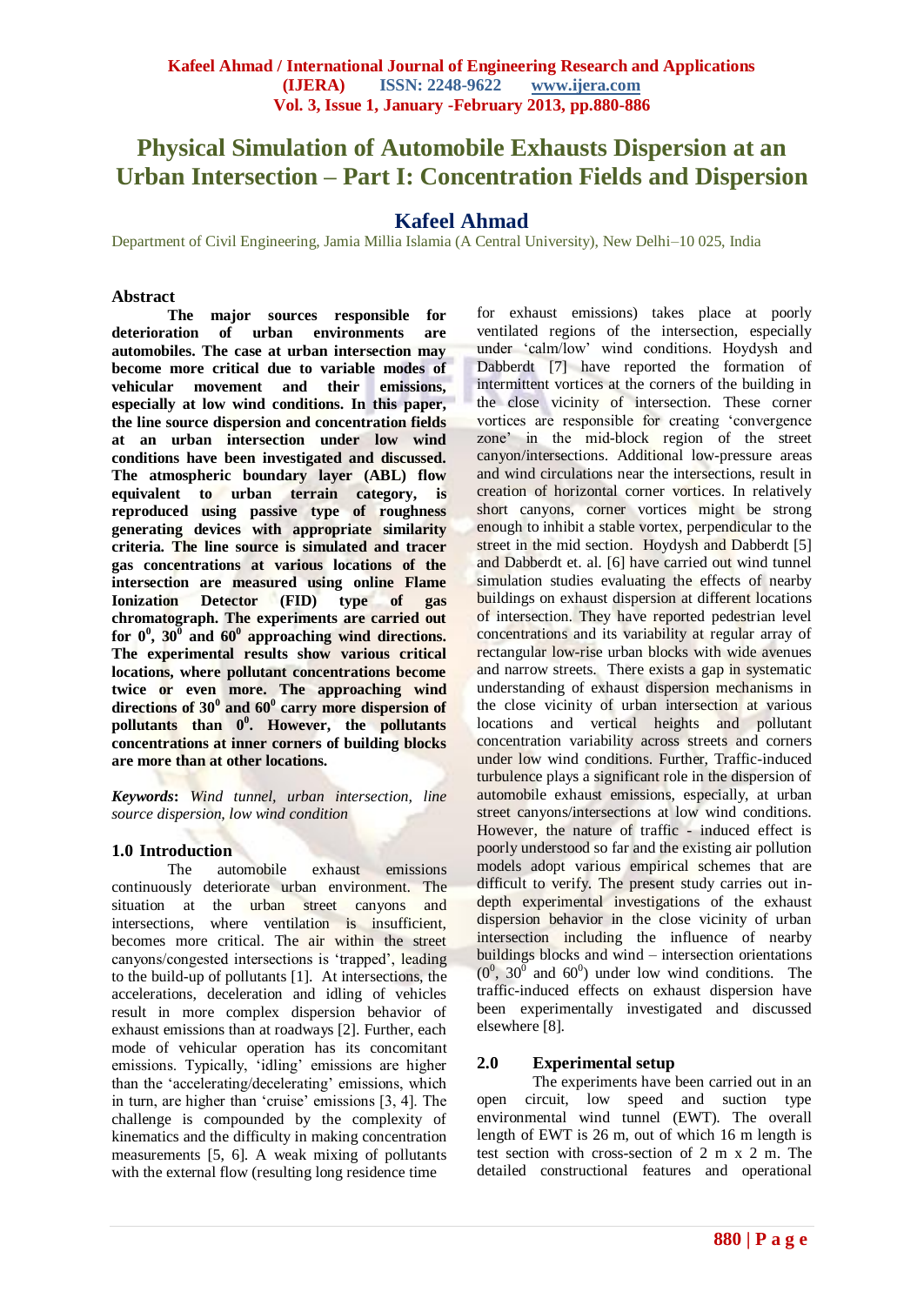characteristics of the EWT has been described in Khare et. al. [9] and Ahmad et. al. [10].

#### **2.1 Simulation of atmospheric flow**

The atmospheric boundary layer has been simulated by using cubical blocks of 30 mm x 30 mm x 30 mm size with uniform spacing of 75 mm placed on the floor of the entire test section of the EWT along with a set of six elliptic vortex generators (Counihan's type of spires) designed as per Counihan [11], each of 1 m height placed at the entrance of the test section. The design of cubical blocks has been carried out as per Counihan [12], Wooding et. al. [13] and Gartshore and De Cross [14]. The characteristics of the simulated flow has been described below: *Mean velocity profile*

The longitudinal mean velocities have been recorded at selected heights above the tunnel floor using hot wire anemomaster. The velocity recordings have been taken at 12 m from the entrance to the test section (before the turntable). The mean velocity profile in the simulated ABL, is be represented by well known power – law form (equation 1):

$$
\frac{u}{U_{\infty}} = \left(\frac{z}{\delta}\right)^{\alpha} \dots \dots \qquad (1)
$$

The normalized profile of observed longitudinal mean velocity  ${U}_{\infty}$  $u / \frac{u}{I}$  versus

normalized depth  $\frac{7}{8}$  follows the power law as shown in Fig. 1(a). The power law index ( $\alpha$ ) and boundary layer depth  $(\delta)$  are 0.333 and 800 mm (i.e., the point where u / U∞ = 0.995), respectively. The power law exponent ( $α$ ) value is in the range as quoted by Snyder [15], Davenport [16] and Counihan [17] for urban terrain categories. Davenport [16] has reported boundary layer depth (δ) as 457 m corresponding to  $\alpha$  value of 0.333 (towns, suburbs, outskirts of large cities). Further, the ASCE Standard 7 – 95 [18] recommends α = 0.33 for exposer A (defined as "large city centers with atleast 50% of the buildings having a height in excess of 70 feet"). *Log law profile*

The lowest  $10 - 15$  % of the ABL (surface layer/canopy layer) has been characterized by the sharpest variations of wind speed and other meteorological parameters with height. In this layer, the adiabatic equation is as follows:

$$
\frac{u}{u_*} = \frac{1}{\kappa} \cdot \ln \left[ \frac{(z - d_0)}{z_0} \right] \dots \tag{2}
$$

in equation (8), three parameters  $\mathbf{u}^*$ ,  $\mathbf{z}_0$  and  $\mathbf{d}_0$  have been evaluated using the least square analysis, based on quality of fit of observed velocity profiles as recommended by Schaudt [19]. The evaluation of these parameters has been carried out within the logarithmic height range. For the selection of logarithmic height range, the criteria suggested by Raupach et. al. [20] and Bottema [21] have been adopted. The recommended logarithmic height range for evaluating the surface roughness parameters are  $Z_{\text{min}} > 2h$  (where, h, is the roughness element height) and  $Z_{\text{max}}$  < 0.25  $\delta$ . Table 1 gives the roughness parameters in the simulated ABL. The values of  $\sigma_d$ and  $\sigma_{z0}$  in table 1 shows the deviations in the best estimated values of  $d_0$  and  $z_0$ .

| $u*, m/s$ | $d_0$ , mm | $z_0$ , mm |      | ∼    | $\sigma_d$ , mm | $\sigma_{z0}$ , mm | $u$ */U∞ |
|-----------|------------|------------|------|------|-----------------|--------------------|----------|
| 0.127     | 29.27      | 6.59       | 0.76 | 0.54 | 1.65            | 0.29               | 0.085    |

Table 1: Estimated roughness parameters for the simulated flow

*Comparison of roughness parameters with full scale data*

The full scale values of  $z_0$  and  $d_0$  have been compared with the recommended values of EPA [22] and ESDU [23] (Table 2). It is observed that the value of  $z_0$  well represents the situation of the apartment (residential) or central business district land use types. Further, the comparison of the values of  $d_0$  with recommended value of ESDU for city centres also shows good agreement.

| Table 2: Comparison of roughness parameters with the values of EPA and ESDU: 85020 |  |  |  |  |
|------------------------------------------------------------------------------------|--|--|--|--|
|                                                                                    |  |  |  |  |

| Present study |         |        | EPA recommended values |         | ESDU: 85020 values |          |  |
|---------------|---------|--------|------------------------|---------|--------------------|----------|--|
| $Z_0$ m       | $d_0$ m | Scale  | Land use type          | $Z_0$ m | Terrain            | $d_0$ m  |  |
| 3.76          | 16.68   | 1:570- | Apartment residential  | 3.7     | City centres       | 15 to 25 |  |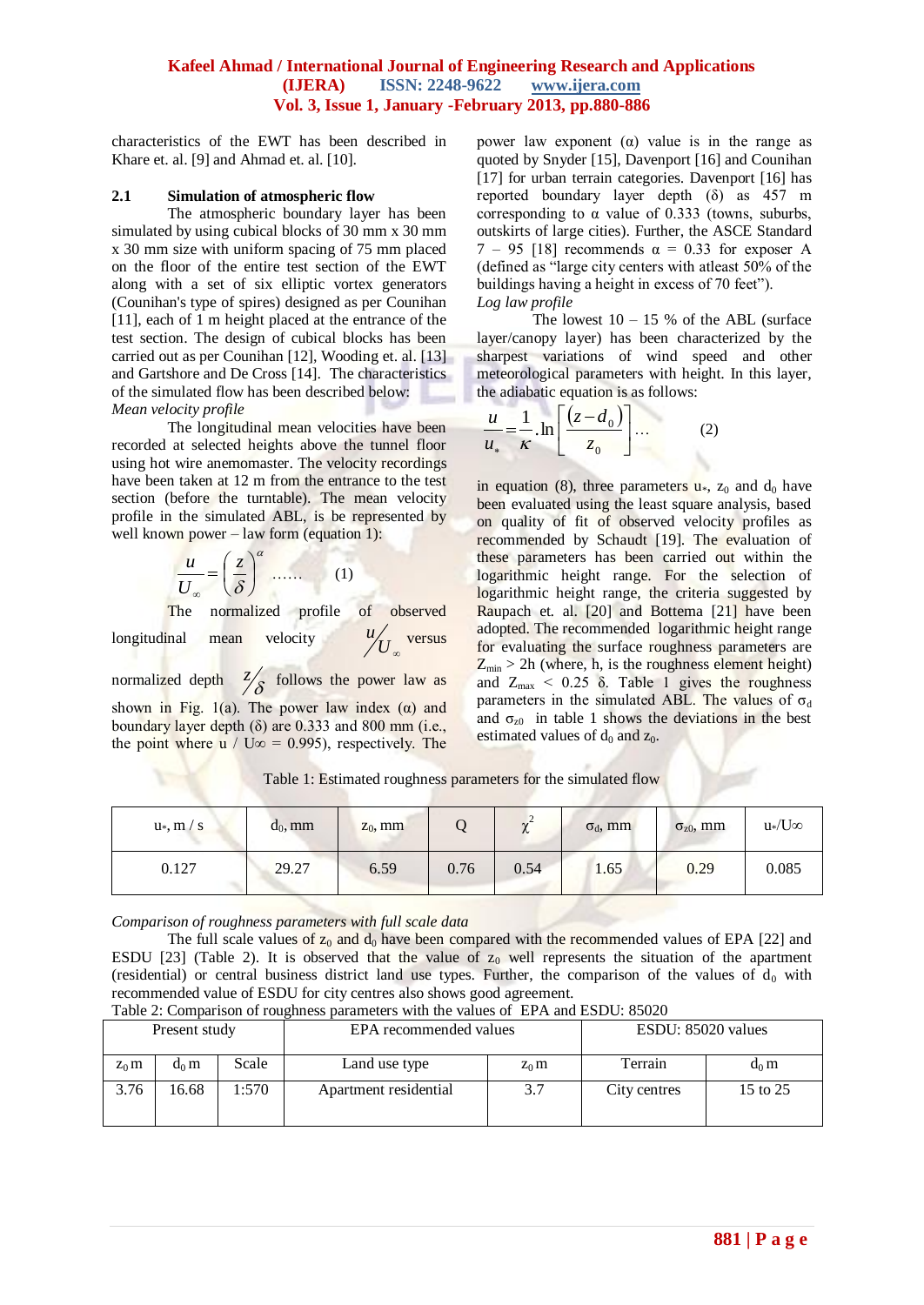#### *Turbulence Profile*

The longitudinal component of fluctuating velocities has been measured at the center span (12 meter from the entrance of the test section) at selected heights above the tunnel floor using hot-wire anemo-master. Fig. 1(b) shows the variation of turbulence intensity with normalized height. It is observed that the turbulence intensity is maximum (38%), near the ground surface, which further decreases with height. The turbulence intensities (at full scale of 1:570) are compared with Robins [24] at the scale 1:300, Counihan [25] at the scale 1:400, Lee [26] at the scale 1:350, Reinhold et. al. [27] at the scale 1:600, Akins – Cermak [28] at the scale 1:250 and Farrel and Iyengar [29] at the scale 1:500 (Fig. 1c). The comparison shows good agreement.

# **2.2 Simulation of the urban intersection**

An urban intersection has been simulated in the turntable of EWT using four blocks of 300 mm x 300 mm x 250 mm. The distance between two building blocks is 370 mm (Fig. 2). The Snyder's [15] and Cermak [30] guidelines have been used for the selection of the scales for both building blocks as well as model vehicles. The scales of building blocks and model vehicles have been taken as 1:100. These blocks of 250 mm (25 m high in field) represent six storey buildings in the close vicinity of the urban intersection. Further, to ensure the similitude between the full scale and model, the building Reynolds number has been calculated using following relationship:

$$
\operatorname{Re}_{H} = \frac{u_{H}H}{V} \quad \dots \quad (3)
$$

where, H is the building height,  $u_H$ , the wind speed at that height and  $v$ , the kinematic viscosity of the air. In the present study, the building Reynolds number is 18150 which is more than the critical value of 11000.

# **2.3 Simulation of line source**

The line source simulation for urban intersection is achieved more or less similar to that as recommended by Meroney et. al. [31] by placing small tubes of 1mm internal diameter with spacing of 3 mm center to center in the plenum of 470 mm each. A thin metal strip of 48 mm width and 470 mm long is placed 5 mm above the tube holes so that any initial vertical gas momentum is deflected laterally to release the tracer gas along its edge. Further, this metal strip represents the divider of the road into twoway simulation and also helps in the exhaust emissions either side of the road [10].

# **3.0 Sampling and analysis of tracer gas**

The sampling points are located at normalized distances of 0, 0.2, 0.4, 0.6, 0.8 and 1.0 from centers of inner wall to inner wall making

streets (Fig. 2a). The sampling is also carried out at the normalized heights (z/Z) of 0.08 (receptor height), 0.16 (I-floor), 0.32 (II-floor), 0.48 (III-floor), 0.64 (IV-floor) and 0.96 (VI-floor) from the EWT floor (Fig. 2b). Further, the sampling points are also located at interior corners of all four blocks and extended diagonally from each corner.

The tracer gas used in the experiment is a mixture of laboratory grade acetylene (95.5 % pure) and grade–I nitrogen (99.9 % pure). Pre-calibrated rotameters are used to maintain flow rate of the gases into the mixing unit. The tracer gas mixture is then fed to a common multiple outlet container. The container is connected with a multiple rotameter assembly, which feeds the tracer gas to various inlet ports of the line source. The flow rate is maintained at 2 litres/min to ensure low discharge velocity at the tips of 1 mm internal diameter of tubing of the line source. A set of six copper tubings is laid for the online sampling of tracer gas from EWT. One end of the tubings is connected with sampling probes (inside the EWT) and the other side is connected with a diaphragm type suction pump. During sampling of the tracer gas, the "isokinetic condition" is maintained. The schematic of experimental set up is shown in Fig. 3.

The sampling of tracer gas is carried out on line after establishing the stable flow (sudden opening and closing of the EWT door creates disturbance in simulated flow, which is stabilized after few minutes) inside the EWT. Sampling probe tips are placed at pre-selected locations and sample is sucked using diaphragm type suction pump. The flow of sucked sample through copper tubes is made online from EWT to GC as discussed earlier. At an interval of one minute sample is injected into the column of GC through manual sampling valve. Then, the online sample has been analyzed using GC with flame ionization detector (FID). At every sampling location, 3 samples have been taken with a time difference of 1 min and averaged.

The tracer gas concentration data have been normalized using the following relationship:

$$
K = \frac{K_0 U_{ref} L H}{Q} \qquad \qquad \dots \qquad (4)
$$

Where,  $K$  is non dimensionalized concentration,  $K_0$ , the measured concentration, U<sub>ref</sub>, the free stream velocity, L, the length of line source, H, the characteristic height and Q, the strength of the line source. Then, the variation of the tracer gas concentration with height and vertical concentration gradients in windward/leeward directions as well as inner corners of building blocks is visualized. The contours of concentration are used to visualize the concentration reduction and their pattern in horizontal as well as vertical directions in streets joining at intersection and diagonally at intersection.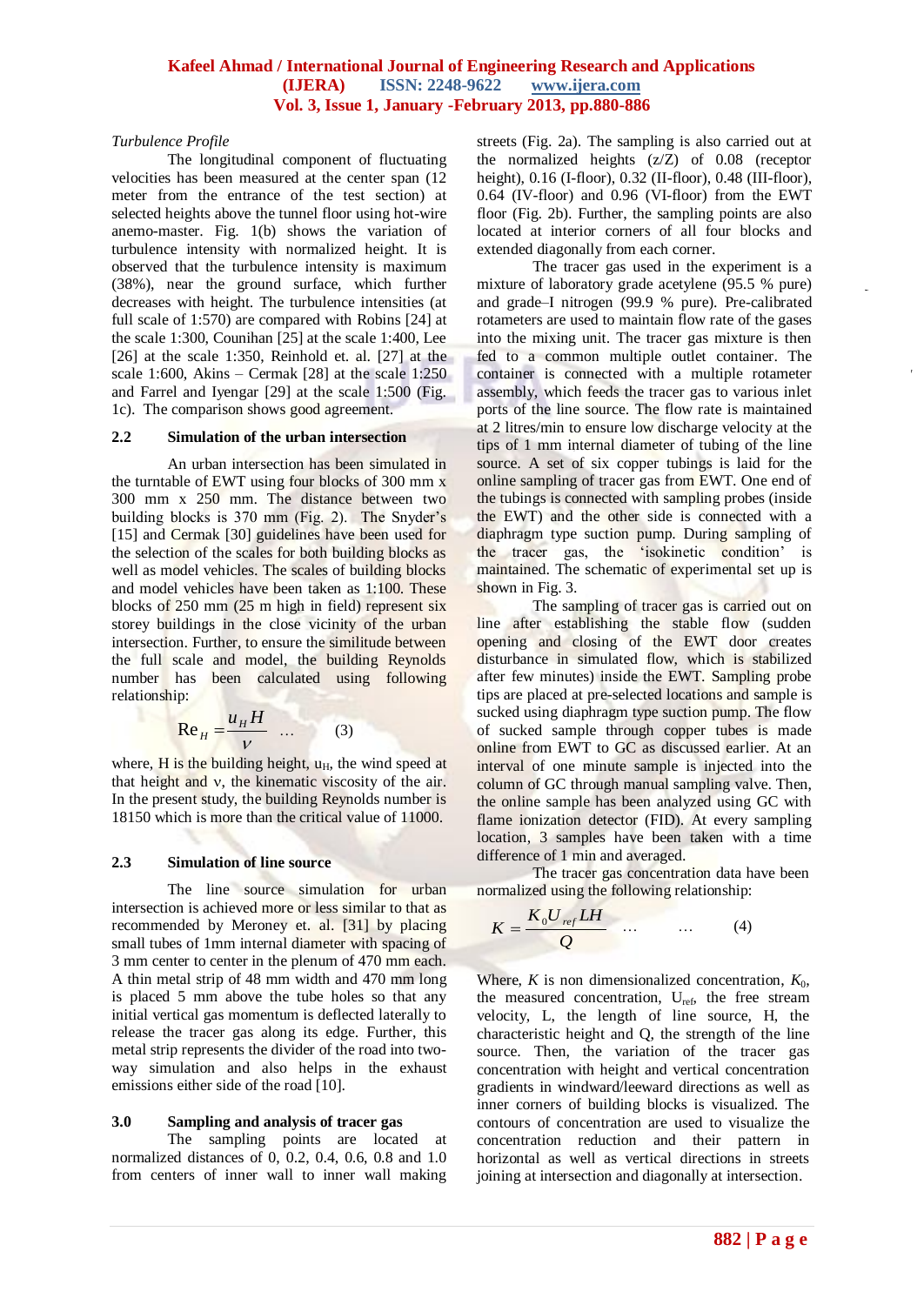#### **4.0 Results and discussion**

# **4.1 Effects of building blocks at 0<sup>0</sup>**

# **approaching wind direction**

*Line source dispersion across street A to B*

Fig. 4(a) shows the spatial distribution of normalized concentration from the building block A to B in both horizontal and vertical directions. The color bar [at right hand side of Fig.  $4(a)$ ] shows the intensity of normalized concentration at various locations. The isocontours show relatively higher values of concentration  $(K = 2.32*10<sup>6</sup>)$ , near the source and in the 'lower' portions of the street. However, the concentration decreases as the distance from the line source increases in horizontal as well as vertical directions and attains the minimum value, i.e.,  $K = 0.68*10^6$  at the VI-floor ( $z/Z = 0.96$ ) of the building. It is due to the 'uplift' of the wind-induced turbulence along the street wall, which causes dispersion of tracer gas [7, 32, 33, 34, 35, 36 and 37]. Fig. 4(b) shows the vertical concentration profiles at six sampling locations between A and B. The maximum concentration occurs at the receptor height and thereafter decreases exponentially and attaining the minimum value at the VI-floor  $(z/Z = 0.96)$  of the building block.

#### *Line source dispersion across street B to C*

Fig. 5(a) shows the spatial distribution of normalized concentration from the building block B to C in both horizontal and vertical directions. The normalized concentration at leeward direction is approximately twice than that at windward direction. The maximum concentration, i.e.,  $K = 4.44*10^6$ , is observed at receptor height,  $2/5<sup>th</sup>$  of the street width  $(w/W = 0.6$ , from B) and the minimum, i.e.,  $K =$  $0.86*10^6$ , at the VI-floor ( $z/Z = 0.96$ ) of the building block C. It is due to the 'skimming flow' inside the street that carries the tracer gas towards leeward side that results in the increase in concentration. Similar observations have been reported by Dabberdt et al. [32], Wedding et al. [33], Hoydysh and Dabberdt [7] and Hunter et. al. [37] in their experiments. Fig. 5(b) shows vertical concentration profiles at different locations between B to C. The maximum values of normalized concentration have been observed at the receptor height. It decreases exponentially, and attains the minimum value at VI-floor  $(z/Z = 0.96)$  of building block C.

# *Line source dispersion across street C to D*

The spatial distribution of normalized concentration from the building block C to D in both horizontal and vertical directions is similar to that of A to B. The concentration at each location of the street C to D is approximately twice than that at the upwind locations i.e., A to B. It may be due to the accumulation of the tracer gas in the downwind direction and the contribution from the adjacent streets. Further, higher values of concentration,  $(K =$  $4.68*10<sup>6</sup>$ ) are observed at receptor heights. However, it decreases with increase in distance from the line

source in horizontal as well as vertical directions and becomes minimum  $(K = 1.51*10<sup>6</sup>)$ , at the VI-floor  $(z/Z = 0.96)$ .

*Line source dispersion across street D to A*

The spatial distribution of tracer gas concentration across the street D to A is similar as observed across the street width C to B due to similar configuration and wind flow direction.

*Line source dispersion across the corners A to C and B to D*

Fig. 6(a) shows the spatial distribution of normalized concentration across inner corners of the building blocks A to C. The concentration at upwind corners (corners DAB and ABC), are observed less than that at downwind corners (corners BCD and CDA). The maximum concentration, i.e.,  $K =$  $3.39*10<sup>6</sup>$ , has been observed at receptor heights of downwind corners BCD and CDA. Further, the values of K at all corners have been observed less than that at other locations of the intersection. It is due to the formation of corner vortices, which decreases the concentration of tracer gas and prevents its accumulation [5]. Fig. 6(b) shows the vertical normalized concentration profiles, across corners A to C. The concentration decreases exponentially with height and becomes minimum at VI-floor  $(z/Z =$ 0.96). The behavior of tracer gas distribution across corners B to D is similar to that as corners A to C.

#### **4.2 Line source dispersion at 30<sup>0</sup> approaching wind direction**

*Line source dispersion across street A to B*

Fig. 7(a) shows the spatial distribution of normalized concentration from the building block A to B in both horizontal and vertical directions at  $30^0$ approaching wind. The isocontours show the accumulation of tracer gas towards the wall of building block B. It may be due to the low pressure, generated in that region that carries the tracer gas towards B. Further, the sharp convergence of isocontours along the height of the street shows the induction of 'spiral vortices' with a cork screw type of action [7, 32, 33, 34, 35, 36 and 37]. Fig. 7(b) shows the vertical profiles of normalized concentration at six locations between A and B. The maximum concentration,  $K = 3.34*10^6$ , has been observed at the receptor height  $(z/Z = 0.08)$  and  $w/W = 0.6$ . The concentration decreases exponentially and attains the minimum value i.e.,  $K =$ 1.49\*10<sup>6</sup>, at the VI-floor ( $z/Z = 0.96$ ) of the building block A.

#### *Line source dispersion across street B to C*

Fig. 8(a) shows the spatial distribution of normalized concentration from the building block B to C in both, horizontal and vertical directions. The isocontours show that the normalized concentration at "leeward" direction is more than that at "windward" direction. The maximum concentration,  $K =$ 3.44 $*10^6$ , is observed at receptor height,  $2/5^{\text{th}}$  of the street width (w/W = 0.4) and the minimum, i.e.,  $K =$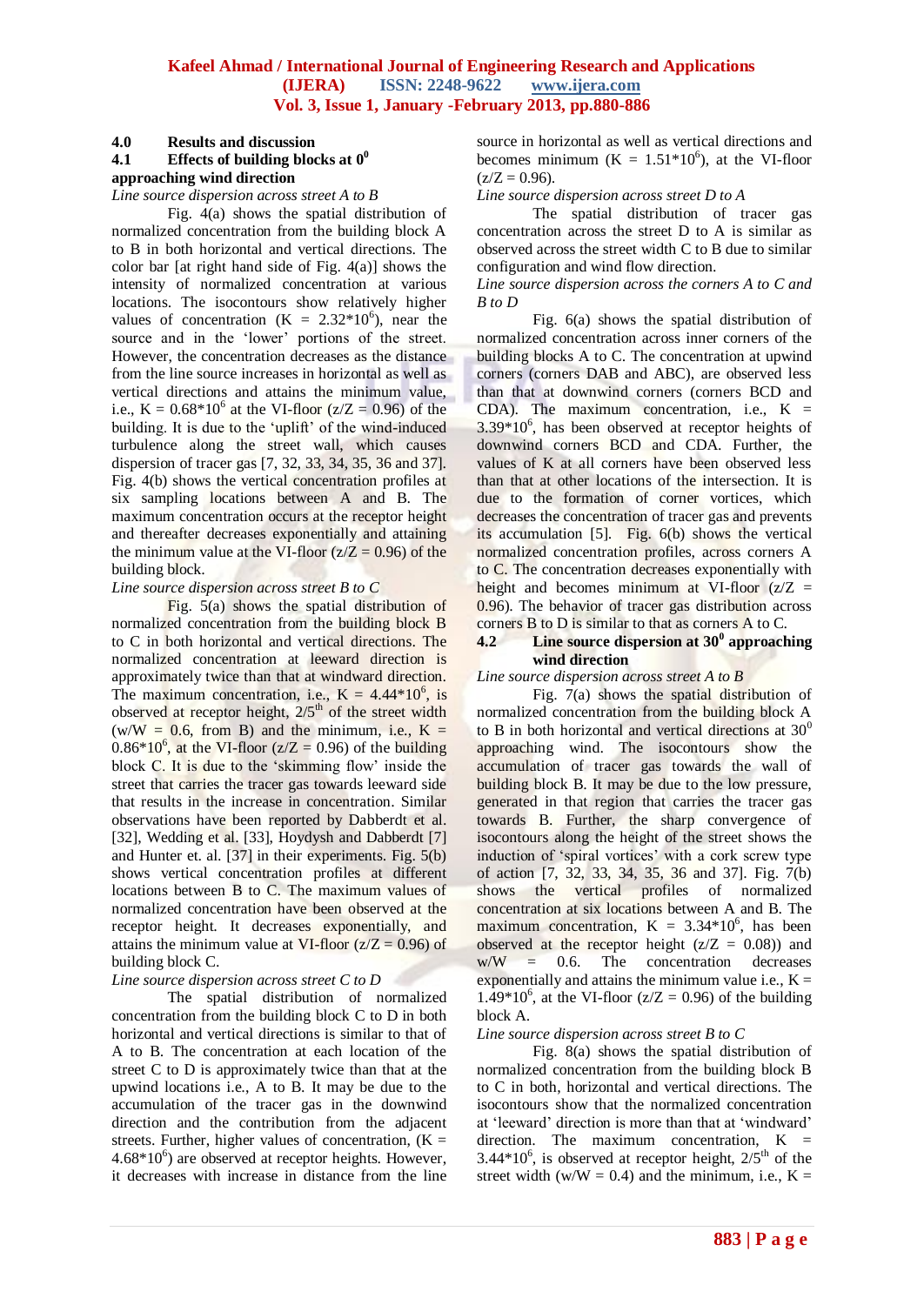$0.78*10^6$ , at the VI-floor ( $z/Z = 0.96$ ) of building block C. Fig. 8(b) shows the vertical concentration profiles at different locations between B to C. The maximum values of normalized concentration have been observed at the receptor height ( $z/Z = 0.08$ ). It decreases exponentially and attains the minimum concentration at VI-floor  $(z/Z = 0.96)$  of the building block C.

#### *Line source dispersion across street C to D*

Fig. 9(a) shows the spatial distribution of normalized concentration from the building block C to D in both horizontal and vertical directions. The concentration at each location of the street C to D is approximately two times more than that at corresponding locations in the "upwind" direction. It may be due to the accumulation of the tracer gas in the downwind direction and the contribution from the adjacent streets. Further, the isocontours show relatively higher values of concentration, i.e.,  $K =$ 4.13\*10<sup>6</sup>, at receptor heights ( $z/Z = 0.96$ ). However, the concentration decreases as the distance from the line source increases, in horizontal as well as vertical directions. It becomes minimum,  $(K = 1.33*10<sup>6</sup>)$  at the VI-floor  $(z/Z = 0.96)$  of the building D. It is due to the 'uplift' of the wind-induced turbulence along the street wall, which causes dispersion of tracer gas [7, 32, 33, 34, 35, 36 and 37]. Fig. 9(b) shows the vertical concentration profiles at various locations of the street C to D. It has been observed that the maximum concentration persists at the receptor height  $(z/Z = 0.08)$ . It decreases exponentially obtains the minimum concentration at the VI-floor  $(z/Z =$ 0.96) of the building block.

#### *Line source dispersion across street D to A*

The isocontours show relatively higher values of concentration,  $(K = 4.13*10^6)$  at the receptor heights  $(z/Z = 0.08)$ . However, the concentration decreases as the distance from the line source increases in horizontal as well as vertical directions and becomes minimum,  $(K = 1.13*10<sup>6</sup>)$  at the VI-floor  $(z/Z = 0.96)$  of the building D (Fig. 10a). It is again due to the 'uplift' of the wind-induced turbulence along the street wall, which causes dispersion of tracer gas [7, 32, 33, 34, 35, 36 and 37]. Fig. 10(b) shows the vertical concentration profiles at various locations of the street D to A. It has been observed that the maximum concentration persists at the receptor height  $(z/Z = 0.08)$ . It decreases exponentially and becomes minimum at the VI-floor  $(z/Z = 0.96)$  of the building block.

#### *Line source dispersion across the corner A to C and B to D*

Fig. 11(a) and (c) show the spatial distribution of normalized concentration across inner corners of the building blocks A to C and B to D, respectively. The concentrations at upwind corners (corners DAB and ABC) have been observed less than that at downwind corners (corners BCD and CDA). The maximum concentration  $(K = 3.32*10<sup>6</sup>)$  has been observed at the receptor height  $(z/Z = 0.08)$ of downwind corner CDA. Further, the concentration of tracer gas at all corners has been observed less than that at other locations of the intersection. It is due to the formation of corner vortices, which dilute and decreases the concentration of tracer gas and prevents its accumulation [5]. Fig. 11(b) and 11(d) show the vertical normalized concentration profiles, across corners A to C and B to D. The concentration decreases exponentially with height and becomes minimum at VI-floor  $(z/Z = 0.96)$ .

# **4.3 Line source dispersion at 60<sup>0</sup> approaching wind direction**

#### *Line source dispersion across street A to B*

Fig. 12(a) shows the spatial distribution of normalized concentration from the building block A to B in both, the horizontal and vertical directions at 60<sup>0</sup> approaching wind. The isocontours show the accumulation of tracer gas towards the wall of building block B. It may be due to the low pressure, generated in that region that carries the tracer gas towards B. Further, the sharp convergence of isocontours along the height of the street shows the induction of "spiral" vortices with a cork-screw type of action. Similar observations have been reported by Dabberdt et al. [32], Wedding et al. [33], De Paul and Shieh [34], Yamartino and Wiegand [35], Nakamura and Oke [36], Hoydysh and Dabberdt [7] and Hunter et. al. [37]. Fig. 12(b) shows the vertical profiles of normalized concentration at six locations between A and B. The maximum concentration,  $(K = 3.14*10^6)$ has been observed at the receptor height,  $(z/Z = 0.08)$ and at  $w/W = 0.6$ . The concentration decreases exponentially and attains the minimum value  $(K =$  $0.67*10^6$ ), at the VI-floor ( $z/Z = 0.96$ ) of the building block A.

#### *Line source dispersion across street B to C*

Fig 13(a) shows the spatial distribution of normalized concentration from the building block B to C in both, the horizontal and vertical directions. The isocontours show that the normalized concentration at "leeward" direction is more than that at "windward" direction. Fig. 13(b) shows the vertical concentration profiles at different locations between B to C. The maximum concentration,  $(K = 2.67*10^6)$ is observed at the receptor height  $(z/Z = 0.08)$  and at  $w/W = 0.4$  (2/5<sup>th</sup> of the street width) and the minimum ( $K = 0.67*10^6$ ), at the VI-floor ( $z/Z = 0.96$ ) of building block C.

#### *Line source dispersion across street C to D*

Fig. 14(a) shows the spatial distribution of normalized concentration from the building block C to D in both, the horizontal and vertical directions. The concentration at each location of the street C to D is more than that at corresponding locations of upwind directions. It may be due to the accumulation of the tracer gas in the downwind direction and the contribution from the adjacent streets. Further, Fig.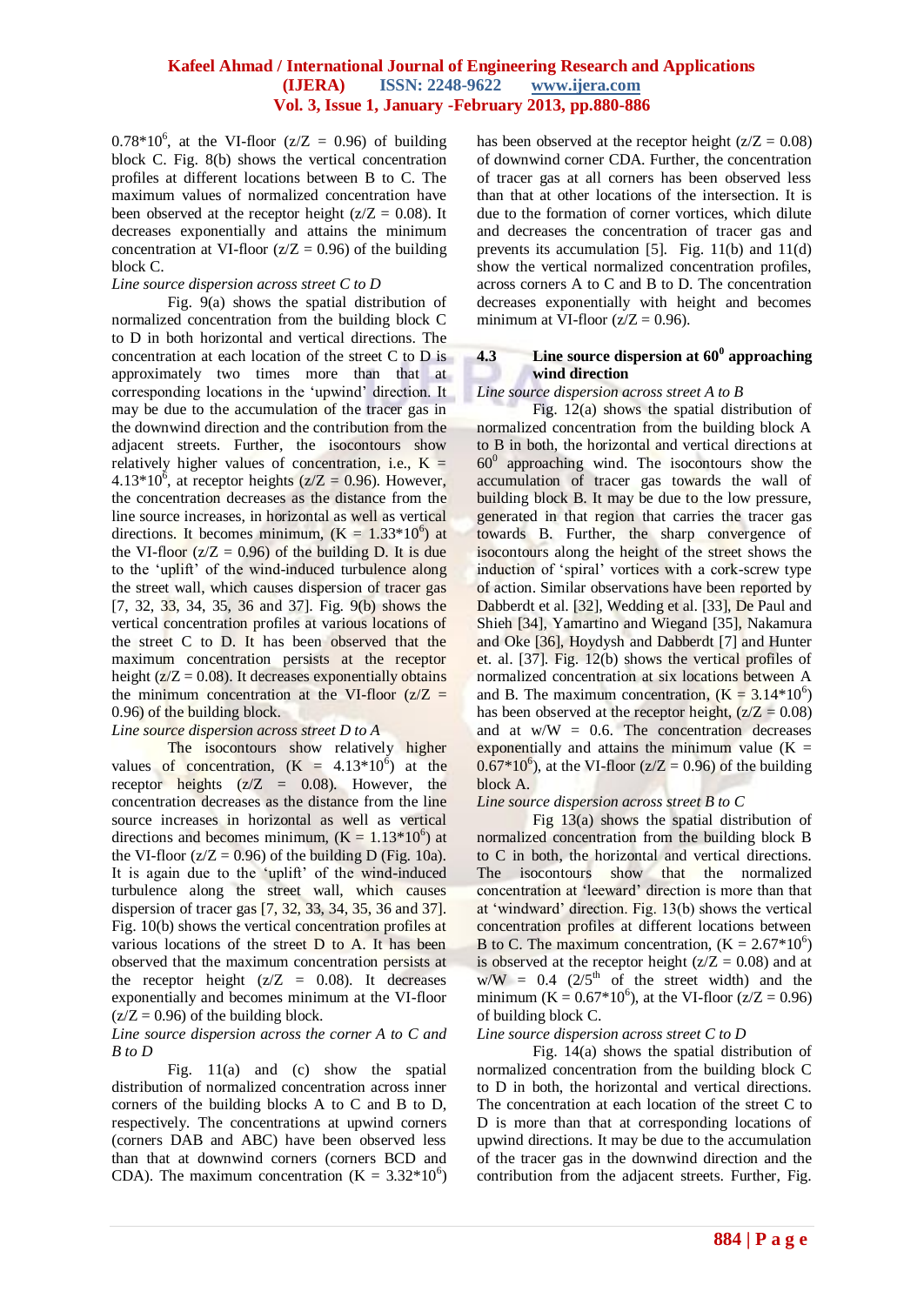14(b) shows the vertical concentration profiles at various locations of the street C to D. The relatively higher values of concentration,  $(K = 4.78*10^6)$  has been observed at the receptor heights  $(z/Z = 0.08)$ . However, the concentration decreases as the distance from the line source increases, in the horizontal as well as vertical directions. It becomes minimum, (K  $= 1.83*10^{6}$  at the VI-floor (z/Z = 0.96) of the building D. It may be due to the 'uplift' of the windinduced turbulence along the street wall, which causes dispersion of tracer gas [7, 32, 33, 34, 35, 36 and 37].

#### *Line source dispersion across street D to A*

Fig 15(a) shows the spatial distribution of normalized concentration from the building block D to A in both, the horizontal and vertical directions. Fig. 15(b) shows the vertical concentration profiles at various locations of the street D to A. It has been observed that the maximum concentration persists at the receptor height  $(z/Z = 0.08)$ . It decreases exponentially reaches the minimum value at the VIfloor  $(z/Z = 0.96)$  of the building block. The relatively higher values of concentration,  $(K =$  $4.33*10^{6}$ ) at receptor heights and the minimum, (K =  $(0.63*10^6)$  at the VI-floor ( $z/Z = 0.96$ ) of the building D, have been observed. It may be due to the uplift of wind-induced turbulence along the street wall, which cause dispersion of the tracer gas [7, 32, 33, 34, 35, 36 and 37].

#### *Line source dispersion across the corner A to C and B to D*

Fig. 16(a) and (c) show the spatial distribution of normalized concentration across inner corners of the building blocks A to C and B to D, respectively. The concentration at upwind corners (corners DAB and ABC), have been observed less than that at downwind corners (corners BCD and CDA). The maximum concentration,  $(K = 3.34*10<sup>6</sup>)$ has been observed at the receptor height  $(z/Z = 0.08)$ of downwind corner CDA. Further, the concentration of the tracer gas at all the corners has been observed less than that at other locations of the intersection. It may be due to the formation of corner vortices, which dilute and decreases the concentration and thus prevents its accumulation [5]. Fig 16(b) and (d) show the vertical normalized concentration profiles, across corners A to C and B to D. The concentration decreases exponentially and becomes minimum at VI-floor  $(z/Z = 0.96)$ .

# **5. Conclusions**

Higher concentrations of tracer gas are observed in the leeward and downwind sides of building blocks A and B at  $0^0$  approaching wind direction. It may be due to presence of "leeward" effect and accumulation of tracer gas in the downwind direction at  $0^0$  approaching wind angle, which result in increase of tracer gas concentration. When the approaching wind directions are  $30^{\circ}$  and

 $60<sup>0</sup>$  the tracer gas concentrations decrease at 'leeward' and downwind sides of building blocks at A and B as wind flow enters inside the intersection and reduces the tracer gas concentration, indicating improved ventilation conditions. The windward and upwind sides of building blocks are having low concentrations of tracer gas at all approaching wind directions. It may due to the enhanced ventilation conditions in these regions resulting into increased dilution of the tracer gas. The formation of the corner vortices at the innermost corners facing the intersection results in lower concentration of the tracer gas when compared to mid regions of building blocks at all approaching wind directions.

# **References**

- [1] S. Vardoulakis, E.A.F. Bernard, K. Pericleous and N. Gonzalez–Flesca, Modeling air quality in street canyons: a review, Atmospheric Environment, 37  $(2003)$  155 – 182.
- [2] J. Zammurs and R.J. Perraci, Modeling of carbon monoxide hot spots, Air Pollution Control Association, 32 (1982) 947 – 953.
- [3] J.P. Nelli, A.D. Messina and J.A. Bullin, Analysis and modeling of air quality at street intersections, Journal of Air Pollution and Control Association, 33 (1983) 760–764.
- [4] J. Zammurs, Intersection carbon monoxide modeling, Journal of Air and Waste Management Association, 40 (1990) 769 – 771.
- [5] W.G. Hoydysh and W.F. Dabberdt, Concentration fields at urban intersections: Fluid modelling studies, Atmospheric Environment, 28 (1994) 1849 – 1860.
- [6] W. F. Dabberdt, W. G. Hoydysh, M. Schorling, F. Yang and O. Holynskyj, Dispersion modeling at urban intersections, The Science of the Total Environment, 169 (1995) 93–102.
- [7] W.G. Hoydysh and W.F. Dabberdt (1988) Kinematics and dispersion characteristics of flows in asymmetric street canyons, Atmospheric Environment, 22 (1988) 2677 – 2689.
- [8] K. Ahmad, M. Khare and K.K. Chaudhry, Wind tunnel simulation study of line source dispersion at urban intersection – Part II: traffic induced effects, communicated to Journal of Wind Engineering and Industrial Aerodynamics (2005).
- [9] M. Khare, K.K. Chaudhry, R.M.M. Gowda and K. Ahmad, Heterogeneous traffic induced effects on vertical dispersion parameter- A wind tunnel study, Environmental Modelling and Assessment,  $7(2002)09 - 15.$
- [10] K. Ahmad, M. Khare and K.K. Chaudhry, Model vehicle movement system in wind tunnels for exhaust dispersion studies under various urban street configurations, Journal of Wind Engineering and Industrial Aerodynamics, 90 (2002) 1054– 1067.